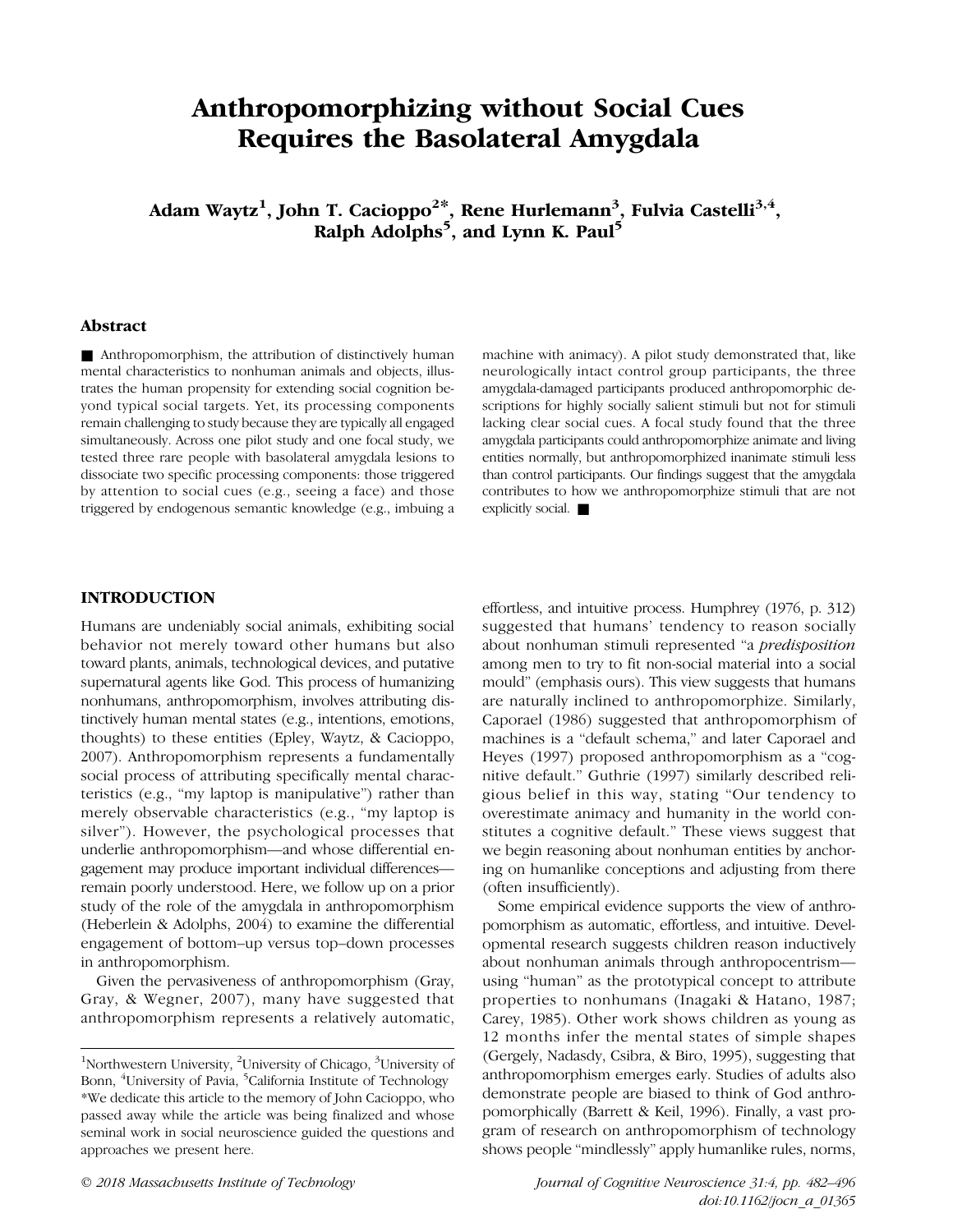and stereotypes to interactions with computers (Nass & Moon, 2000).

An alternate view suggests that anthropomorphism does not represent a cognitive default (Herrmann, Waxman, & Medin, 2010) and must be first triggered to occur (Waytz, Klein, & Epley, 2013). Considerable research has identified predictable stimulus-contingent triggers, such as the extent to which a particular stimulus moves or looks like a human. These human-like stimulus characteristics trigger people to access the concept of "human" to make inferences about a nonhuman stimulus. Research has also shown that different people anthropomorphize to varying degrees, with differing thresholds for doing so (Waytz, Cacioppo, & Epley, 2010). For example, people are particularly prone to anthropomorphize when they desire social connection, seek to understand their environment, or encounter a stimulus that morphologically resembles a human (Epley, Waytz, Akalis, & Cacioppo, 2008; Morewedge, Preston, & Wegner, 2007; DiSalvo, Gemperle, Forlizzi, & Kiesler, 2002; Eddy, Gallup, & Povinelli, 1993). These findings suggest that anthropomorphism may be triggered by attention to stimulus-contingent social cues. However, the threshold for this trigger may also be influenced by the goals of the perceiver, thereby moderating the importance of stimulus-contingent features.

Research with clinical populations has also shown that psychiatric conditions or brain damage may influence the threshold at which anthropomorphism is triggered. For example, individuals with autism anthropomorphize shapes and computer-animated agents less than nonautistic individuals (Chaminade, Rosset, Da Fonseca, Hodgins, & Deruelle, 2015; Castelli, Frith, Happé, & Frith, 2002; Abell, Happe, & Frith, 2000), whereas people with schizophrenia may overperceive human agency in the world around them (Gray, Jenkins, Heberlein, & Wegner, 2011). Other research has shown that brain damage can reduce anthropomorphism, including damage to the right hemisphere (Weed, McGregor, Feldbaek Nielsen, Roepstorff, & Frith, 2010) and amygdalae (Heberlein & Adolphs, 2004).

The present research compares participants with specific amygdala lesions to neurologically healthy participants to partly dissociate the multiple psychological processes that guide anthropomorphism. Given the amygdala's role in attention and social cognition (see Adolphs, 2010) we hypothesized that amygdala damage would reduce anthropomorphism toward objects that normally engage goal-directed attention or that rely on semantic knowledge (such as a laptop computer, which does not look human). Such a dissociation revealed in neurological participants would help provide further insight into the architecture of anthropomorphizing and could even suggest biological markers associated with individual differences (such as amygdala size in healthy individuals).

A prior case study examining amygdala damage and anthropomorphism (Heberlein & Adolphs, 2004) involved

participants viewing and describing animated shapes designed to elicit anthropomorphic descriptions (Heider & Simmel, 1944). In contrast to comparison participants (neurologically healthy individuals and individuals with damage to the OFC) who described the shapes anthropomorphically with mental states, the amygdala-damaged participant described the shapes in almost entirely inanimate terms (i.e., merely describing their motion). These findings suggested that amygdala damage could impair spontaneous anthropomorphism, supporting the amygdala's key role in social cognition. Importantly, however, when prompted with explicit questions that described the shapes as people with personalities, the amygdaladamaged participant provided anthropomorphic descriptions, showing that the ability, knowledge, and vocabulary to make social attributions were entirely intact. On a separate task, this participant was also able to describe a dog, an "overtly animate creature" (Heberlein & Adolphs, 2004, p. 7489), in anthropomorphic terms.

These prior findings already demonstrated a striking dissociation between "spontaneous anthropomorphizing despite apparently intact social knowledge" (the title of the article of Heberlein & Adolphs, 2004). However, limitations of that study raise important and unanswered questions that form the basis for the present work. First, the prior study (Heberlein & Adolphs, 2004) was a singlecase study based on a single individual with amygdala lesions and based on a limited range of social stimuli. Perhaps most importantly, it did not systematically control for stimulus-contingent factors known to influence anthropomorphism. Consequently, those initial findings, intriguing as they are, leave open the question of what the specific factors might be and how they might depend on the amygdala. We took these prior findings to suggest a distinction between the capacity for mental state attribution and the perception of socially salient information triggering this attribution—essentially in a dissociation between social "performance" and social "competence" as processes that differentially depend on the amygdala. Based on these findings, we thus predicted that amygdaladamaged individuals will attribute mind (i.e., humanness) to entities that are sufficiently socially salient to trigger these attributions. We address this issue by examining whether amygdala lesions would impair anthropomorphic attributions made to explicitly social stimuli (i.e., stimuli that possess social cues, like facial features or animate motion) versus stimuli that totally lack visual social cues but may be associated with social knowledge through semantic knowledge and reasoning (e.g., a laptop computer). $<sup>1</sup>$ </sup>

The present research examines this distinction further in light of research advances on both amygdala function and anthropomorphism. The amygdala's role in processing social and emotional information is well established (Martin & Weisberg, 2003; Schultz et al., 2003), yet more recent views suggest the specific role of the amygdala in processing information relevant to the social and emotional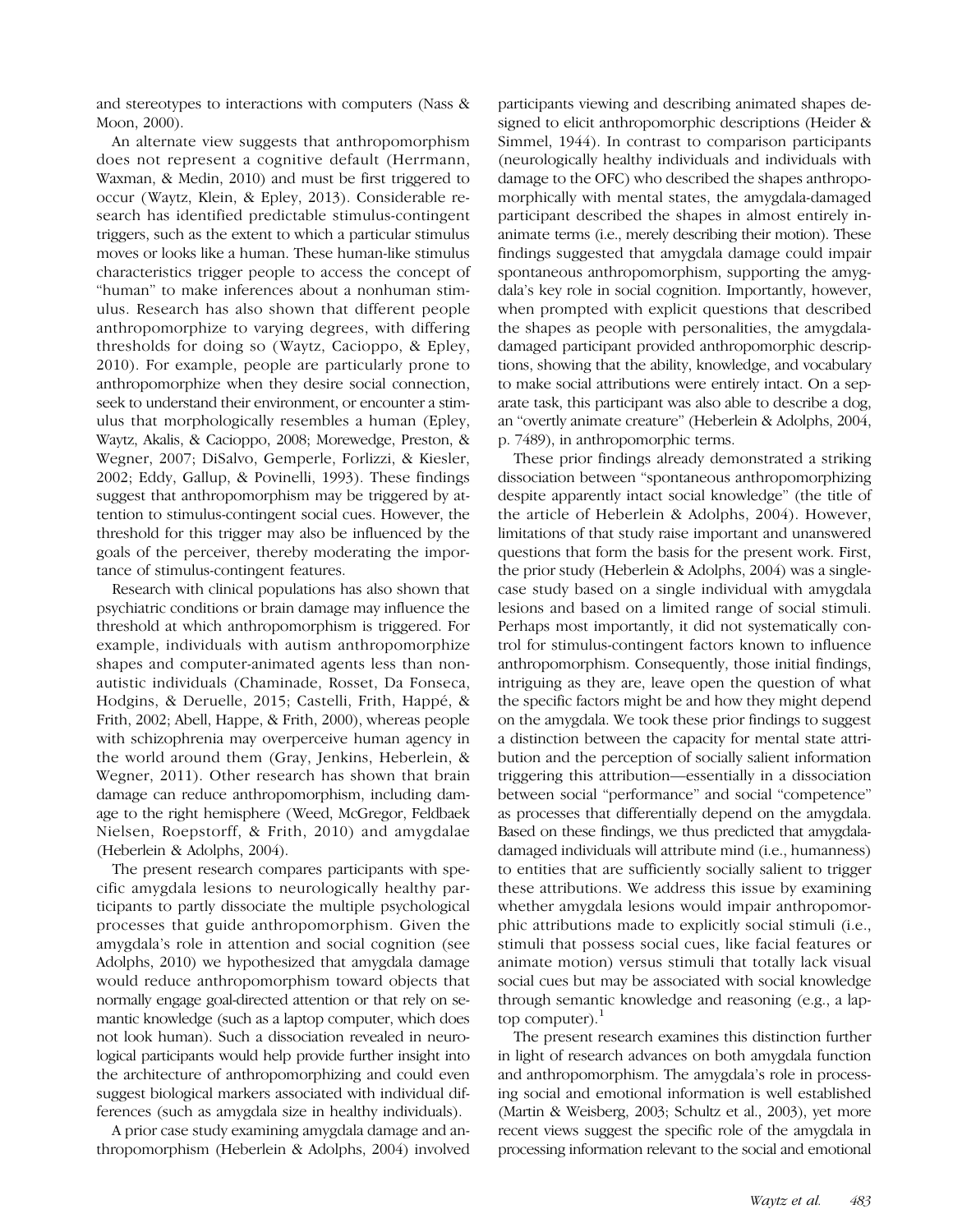"goals" and "motivations" of the perceiver (Cunningham & Brosch, 2012; Sander, Grafman, & Zalla, 2003). This motivational salience view suggests that the amygdala responds to both socially rewarding and socially threatening information (Van Bavel, Packer, & Cunningham, 2008), as both are relevant to perceivers' goals to affiliate with trustworthy others and to avoid untrustworthy others. Also consistent with this hypothesis, research has demonstrated that bilateral amygdala damage is associated with reduced attention to socially relevant information such as others' eye gaze and facial expressions (Kennedy & Adolphs, 2012), but that explicit instructions about where to attend can elicit relatively intact social judgments about such stimuli (even for amygdala-damaged individuals; Adolphs, Gosselin, et al., 2005). In light of this revised view of the amygdala's function, Heberlein and Adolphs' (2004) findings suggest the alternative explanation: The amygdala-damaged participant's reduced spontaneous anthropomorphism resulted not from an inability to anthropomorphize or process explicit social cues but rather from not perceiving these shapes as socially relevant or salient.

To gain additional neuroanatomical specificity to test this idea, we also tested neurological participants with more restricted lesions to the amygdala than the participant S. M. (original participant of Heberlein & Adolphs, 2004). In particular, our three participants all had complete damage to the basolateral nucleus of the amygdala, but at most minor damage to the central or medial nuclei. The basolateral nucleus is the nucleus known to be bidirectionally connected with neocortex; thus, it receives visual inputs from visual neocortex and also sends feedback projections back to those visual cortices (Amaral, Price, Pitkanen, Carmichael, & Aggleton, 1992). It is involved in attentional modulation of sensory information processing in these cortical regions. Indeed, tracer studies in monkeys show that the basolateral amygdala projects to all visual cortical regions, even those from which it does not receive inputs (Frees & Amaral, 2005). It projects all the way back to primary visual cortex and is thus in a prime position, given this anatomical connectivity, to implement the function that we hypothesize to test here: providing a spontaneous attentional signal when socially relevant information is being processed, an attention signal that is normally automatically engaged and that triggers the retrieval of social knowledge and inferences used to make anthropomorphic attributions. The specific role for the basolateral amygdala in anthropomorphizing that we advance here is supported by several recent studies (Mormann et al., 2015; Spunt et al., 2015; Wang, Tudusciuc, et al., 2014; Wang, Xu, et al., 2014), some of them in the very same lesion participants we studied here.

Given the minimally social nature of the animated shapes in the prior study (Heberlein & Adolphs, 2004), it is perhaps unsurprising that the amygdala-damaged

participant did not spontaneously respond to them in a social manner. However, recent research on anthropomorphism has used a wider array of methods and a wider array of stimuli with varying social salience and relevance that may prompt anthropomorphism even for people with reduced sensitivity to social cues. For example, people attribute mental states to nonhuman stimuli such as plants that move at a humanlike speed compared with those that do not (Morewedge et al., 2007). People anthropomorphize robots that resemble humans more than robots that do not (DiSalvo et al., 2002), and people attribute more mental states to nonhuman animals that are more morphologically similar to humans (e.g., primates, dogs) than to those that are dissimilar (e.g., invertebrates, fish; Eddy et al., 1993). It is thus important to examine anthropomorphism across such a range of stimuli with varying degrees of explicitly social cues present.

The present studies use stimuli with varying degrees of social salience to examine the extent to which basolateral amygdala damage reduces anthropomorphism of nonhuman stimuli in general or whether such reductions in anthropomorphism are modulated by the presence of socially salient triggers (e.g., animacy). These stimuli are presented in both written and video format to demonstrate similar effects across media of varying visual intensity and to provide further generalizability of our findings.

# Overview of Studies

Two studies examine our hypothesis. A pilot study with a limited set of healthy comparison participants tested whether amygdala-damaged participants would exhibit high versus low anthropomorphism toward stimuli prevalidated as displaying or not to displaying social cues (Abell et al., 2000; Castelli, Happé, Frith, & Frith, 2000).

A focal study with a larger and better matched sample of healthy comparison participants tested whether amygdala-damaged participants (vs. healthy comparison participants) would differentially anthropomorphize stimuli that exhibit high versus low social salience. It showed that, whereas the participants with amygdala lesions could anthropomorphize stimuli with clear social cues present, they failed to do so when social cues were absent, revealing a dissociation in the processes that trigger anthropomorphizing.

# PILOT STUDY

A pilot study tested whether amygdala-damaged participants are capable of anthropomorphism toward stimuli that convey clear social cues but not toward stimuli that lack these cues. Importantly, this study did so using stimuli that have already been validated as systematically varying in social salience (Abell et al., 2000; Castelli et al., 2000). We asked participants to describe video stimuli that convey low, moderate, or high degrees of social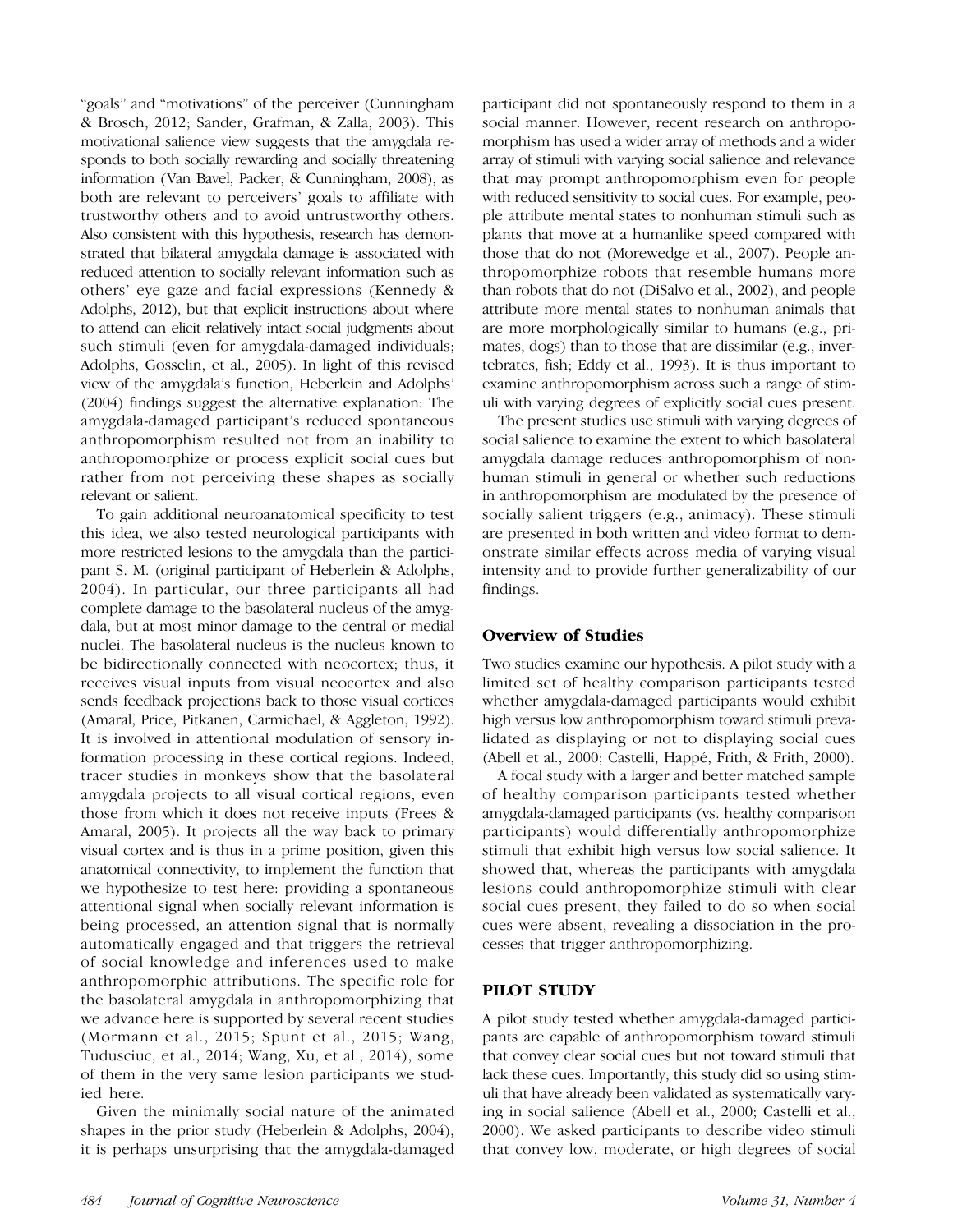salience, with the hypothesis that they would anthropomorphize highly socially salient stimuli but not stimuli with low social salience.

#### Methods

#### Participants

Three women with bilateral lesions to the basolateral amygdala (Figure 1) caused by Urbach–Wiethe disease participated. All our amygdala participants had substantially more specific lesions than the original sole participant studied in Heberlein and Adolphs (2004), S. M., whose damage encompassed essentially the entire amygdala. Two of the participants, A. M. and B. G., are identical twin sisters from rural southern Germany, 36 years of age, married with children, and in full-time employment since receiving their 13 years of education in Germany. The third participant, A. P., is American. She is 27 years of age and has worked since she obtained her bachelor's degree. All three participants have an IQ in the average range, as measured by the Hamburg-Wechsler-Intelligenztest für Erwachsene Revision (A. M.: 101; B. G.: 96; Becker et al., 2012) or the Wechsler Abbreviated Scale of Intelligence (A. P.: 98; Wechsler, 1999), and are comparable to healthy comparison participants in this regard. Their lesions are all similarly symmetric and confined to the amygdala (A. M.: 1120 mm<sup>3</sup> bilaterally; B. G.: 1150 mm<sup>3</sup>; A. P.:  $710 \text{ mm}^3$ ). The damage includes complete calcification of the basolateral amygdala with minor damage of other amygdaloid regions, including anterior and ventral cortical regions at the rostral level and lateral and medial parts of the central nucleus and amygdalohippocampal area at the caudal level.

We sought to maximize the generalizability of our findings by including all participants we could access who had bilateral amygdala lesions. Notably, we excluded those who had substantial damage outside the amygdala or who had cognitive impairments that would have precluded valid performances on our tasks. The only etiology known to produce relatively selective bilateral amygdala lesions is a genetic disease (Urbach–Wiethe disease, also called lipoid proteinosis), which is exceedingly rare (Hofer, 1973). Although there are a handful of other such participants in the world (e.g., Thornton et al., 2008), these other individuals typically have low IQ and additional cognitive impairments. The original amygdala participant in Heberlein and Adolphs (2004; participant S. M.) has also suffered additional medical problems in later years and has developed possible extra-amygdalar lesions, making her unsuitable for this study.

For a healthy group comparison, we utilized in this pilot study a small unpublished archival comparison sample (we were unable to obtain data from German speakers for the pilot study). Because the stimuli for this study are visual without use of text, primary language should have a limited impact on scores. The comparison sample was acquired from 14 individuals (3 women and 11 men) recruited from the community as part of an earlier, unrelated study. The comparison group and amygdala participants did not differ on age  $(M = 35.79)$ ,  $SD = 15.89$ ,  $t(15) = 0.294$ ,  $p = .773$ , and Full Scale Intelligence Quotient ( $M = 105.86$ ,  $SD = 11.01$ ),  $t(15) =$ 1.149,  $p = 0.268$ . To maximize our comparison group size, we included all available comparison data, including data acquired from men (even though our amygdala participants are all women). $^{2}$ 

#### **Materials**

The animation test The animation test consists of a set of 12 video clips (length: 34–45 sec) depicting two triangles moving against a framed white background. These clips have been used in prior research on social attributions to visual stimuli (Horan et al., 2009; Abell et al., 2000; Castelli et al., 2000). Half the animations depict also

Figure 1. T-1 weighted MRI images from participants with amygdala lesions. A = A. P.;  $B = A. M.; C = B. G.$ 

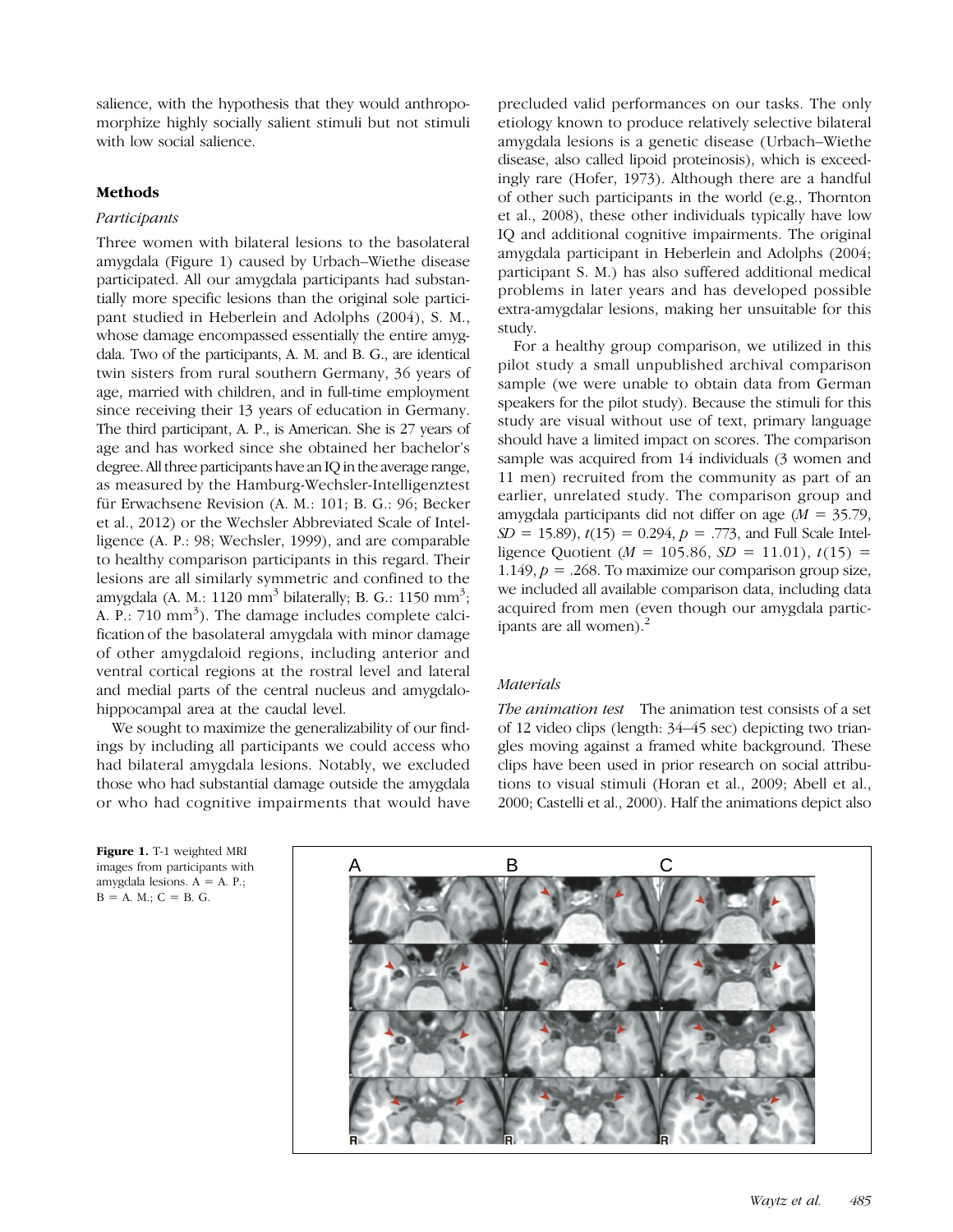a framed enclosure with an opening. Three different types of interactions are compared, which are designed to convey differing levels of social cues: "theory of mind" and two control conditions: "goal-directed" and "random." The theory of mind animations in general feature one triangle pretending, persuading, seducing, or surprising another and thus convey a high degree of social cues (e.g., see https://www.youtube.com/watch? v=qH1O6l6FDq0). The four goal-directed animations show the two triangles dancing, chasing, fighting, or following and thus convey a moderate degree of social cues (e.g., see https://www.youtube.com/watch? v=dx7MZh3E3vE). The four random animations depict the two triangles bouncing, drifting, spinning, or floating and thus convey a low degree of social cues, exhibiting more general properties of motion (e.g., see https://www.youtube.com/watch?v=57a\_wbwEi5c). Across all animations, the shape, speed, and orientation of the triangles were kept as similar as possible.

## Procedure

The animation test was presented to each participant individually, with stimulus order counterbalanced across participants. Instructions were presented on the computer screen and read aloud by the examiner. After viewing each animation, participants responded orally to the question, "What was happening in the animation?" All responses were recorded and later transcribed for scoring. The German-speaking participants with amygdala lesions responded orally in German, and responses were translated into English for scoring.

Scoring Deidentified answers were compiled subjectwise in random order and were evaluated by the test developer and creator of the scoring system, who was blind to participant diagnosis. Each item was scored along two dimensions: Anthropomorphism was measured through participants' "intentionality" score (as this score captures the degree of mental state attribution toward nonhuman stimuli, 0–5 points) and "appropriateness" (0–3 points). Scoring was conducted using the methods described in Horan et al. (2009). Per this scoring system, high intentionality referred to description of complex, intentional mental states and purposeful movements related to the other character (triangle) whereas low intentionality referred to nondeliberate action such as "bouncing around," and high appropriateness referred to a clear answer identifying "the events depicted in the animations, as intended by the underlying scripts" whereas low appropriateness referred to no answer or stating, "I don't know" (Horan et al., 2009, p. 638). Statistical analyses were conducted using mean intentionality and appropriateness scores for each participant.

## Results and Discussion

For all three levels (random, goal directed, and theory of mind), the amygdala-damaged participants' anthropomorphism (as measured by their intentionality score) and appropriateness ratings varied across the mean point of the comparison group and the confidence intervals (CIs) overlapped across groups (Figure 2). A 2 Group  $\times$ 3 Animation level repeated-measures ANOVA was conducted for each rating (appropriateness and intentionality). Consistent with previous studies (Abell et al., 2000; Castelli et al., 2000), we found that anthropomorphism (i.e., intentionality) increased across the progression from random to goal directed to theory of mind in our sample,  $F(1.222, 18.325) = 34.429, p < .001, \eta_p^2 =$ .697. In addressing comparison of amygdala participants and comparison participants, the groups did not differ on

Appropriateness Intentionality  $3.5$  $4.5$  $\circ$  $\frac{1}{\frac{1}{\sqrt{1-\frac{1}{2}}}}$  $3.3$  $\frac{1}{2}$ œ Mean Appropriateness Score Mean Intentionality Score<br>  $\frac{1}{2}$   $\frac{1}{2}$   $\frac{1}{2}$   $\frac{1}{2}$  $\circ$   $\circ$  $\circ$  $\alpha$  $\overline{2}$  $\bullet$ 2  $1<sup>4</sup>$  $\circ$  $\circ$  $^{\bullet}$  AP  $\bigcirc$  AM  $\bullet$  BG  $0.3$  $0.5$ **○Controls**  $\Omega$  $\Omega$ Random Goal Directed Goal Directed ToM ToM Random

Figure 2. Boxplots of mean intentionality and appropriateness ratings, with individual participant scores overlaid. To $M =$  theory of mind.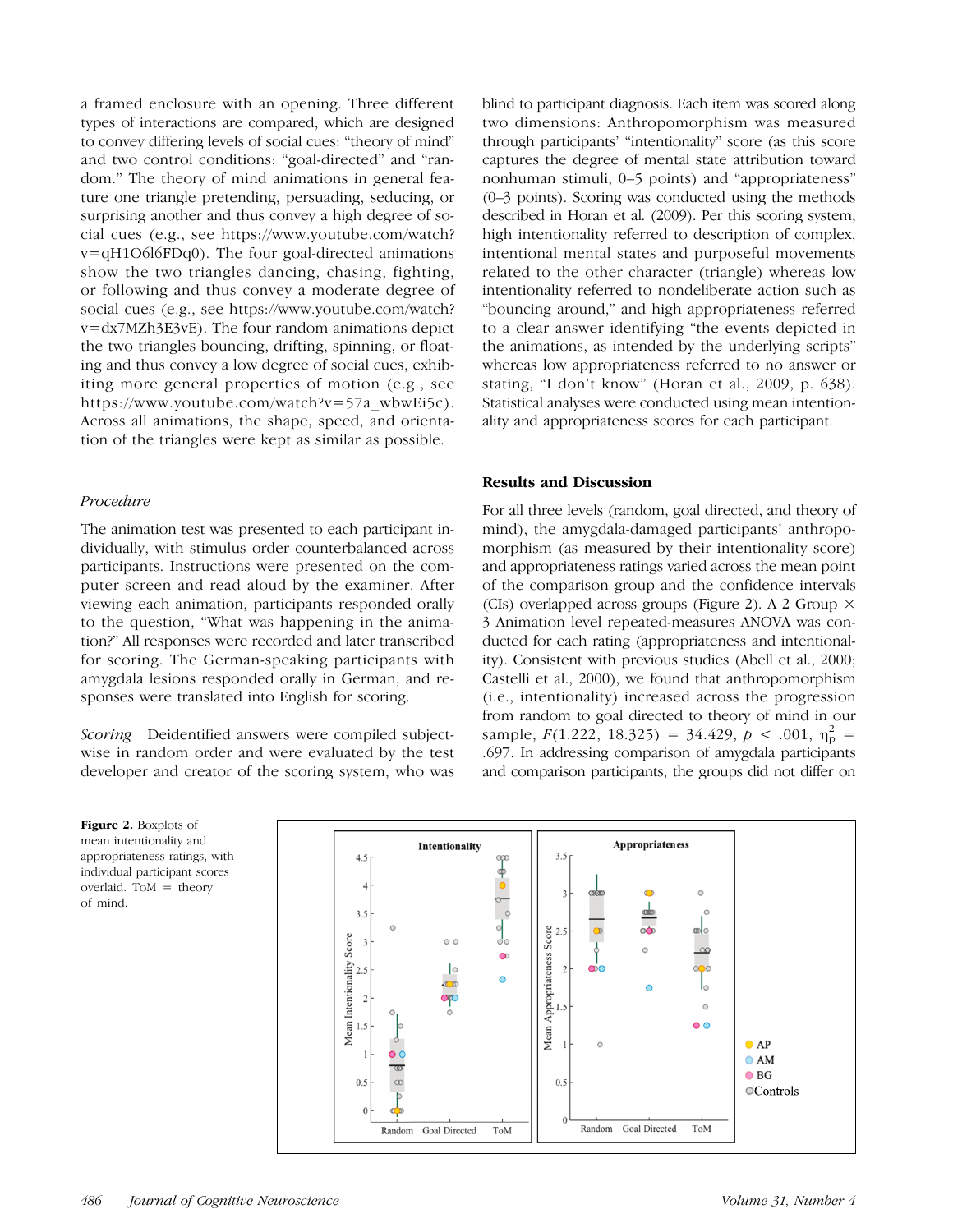intentionality ratings overall, nor was there a significant interaction of group by animation level: Group,  $F(1, 15) =$ 2.236,  $p = .156$ ,  $\eta_p^2 = .130$ ; Group × Animation Level,  $F(1.222, 18.325) = 0.577, p = .490, \eta_p^2 = .037$ . For appropriateness ratings, the overall pattern across conditions was also consistent with previous findings: Appropriateness ratings decreased across the progression from random to goal directed to theory of mind,  $F(2, 14) = 9.702, p = .002, \eta_p^2 = .581$ . However, although the groups did not differ on intentionality ratings, the amygdala-damaged participants' appropriateness ratings were generally lower than the comparison group,  $F(1, \mathcal{L})$ 15) = 4.987,  $p = .041$ ,  $\eta_p^2 = .250$ , without a notable interaction of Group  $\times$  Animation Level,  $F(2, 14) =$ 0.975,  $p = .402$ ,  $\eta_p^2 = .122$ . These results suggest the movement cues in these stimuli can elicit anthropomorphic descriptions from amygdala-damaged participants, but their descriptions may not accurately capture the specific social scripts commonly perceived in these stimuli.

This pilot study demonstrates that amygdala-damaged participants are capable of anthropomorphism toward stimuli that exhibit clear social cues. However, amygdaladamaged participants were less capable than healthy participants in accurately and appropriately describing the social interaction, despite accurately inferring specific mental states of distinct characters (e.g., Zaki, Bolger, & Ochsner, 2008).

Both amygdala-damaged participants and healthy comparison participants exhibited similarly low levels of anthropomorphism toward clearly nonsocial stimuli. Rather than reflecting something about either group, this finding may simply reflect that these nonsocial (random) stimuli were insufficient to trigger anthropomorphic attributions from any observer, as they more clearly displayed nonsocial activities. Indeed, 4 of 15 comparison participants were at floor for anthropomorphism of these stimuli. Most critically, amygdala participants were capable of anthropomorphizing when stimuli clearly conveyed social salience.

This study differs from the prior work showing that an amygdala-damaged participant exhibited exceedingly low anthropomorphism toward animate video stimuli (similar to the one used in this study) compared with a healthy comparison group (Heberlein & Adolphs, 2004). The development of the theory of mind videos used here indeed were inspired in part by Heider and Simmel's (1944) animation of shapes exhibiting contingent interaction that Heberlein and Adolphs (2004) employed in their study. Whereas amygdala-damaged participants here readily anthropomorphized shapes that displayed social cues, the amygdala-damaged participant in the 2004 study did not. This divergence may result from any number of methodological differences, including different location of amygdala damage across participant samples or differences in stimuli. Participants in this study viewed multiple videos clearly containing social

cues in concert with other social videos clearly lacking in social relevance, as opposed to a single video in the 2004 study. It is possible that the present context enabled amygdala-damaged participants to anthropomorphize more. Importantly, the amygdala participant in the 2004 study, in a control task, did anthropomorphize a dog that conveyed clearly social cues, demonstrating that, as seen in the present research, animacy and social salience can produce anthropomorphism even for amygdala-damaged individuals. Most critically, this study demonstrates that amygdala-damaged individuals are more capable of anthropomorphism than previously thought and are capable of anthropomorphizing when social cues are clearly present.

# FOCAL STUDY

## Methods

#### Participants

As in the pilot study, we sought to maximize the generalizability of our findings by including all participants with bilateral amygdala lesions that we could access. Thus, we tested the same three amygdala participants as in the pilot study individually at Caltech using Qualtrics software.

The comparison group consisted of 93 total participants— 73 German-speaking healthy women, with mean age of 31.23 years ( $SD = 6.20$ , range = 23–56 years), and 20 healthy American women, with mean age of 36.60 years  $(SD = 12.07$ , range = 22–59 years). The amygdala-damaged participants and comparison participants were thus group matched for sex and were also group matched for age,  $t(94) = -0.486$ ,  $p = .628, 95\%$  CI [-11.599, 7.04]. All comparison participants completed the study online and completed three measures described below.

We aimed to have 20 comparison participants for each amygdala-damaged participant (20 American, 40 German). In the end, our German colleague provided us access to 73 German participants. We used all available participants (3 amygdala, 20 American healthy comparisons, 73 German healthy comparisons) in our analyses and did not add or exclude any participants. We limited our sample to women because the available participants for our lesion group were all women, and we wanted to match our comparison group, which was larger than the pilot study, by sex. All data provided by the participants described here are analyzed below.

To quantify the difference between lesion participants and healthy comparison participants, we show effect sizes and used permutation testing to provide CIs. These ways of presenting data, in the absence of null hypothesis significance testing (NHST), are recommendations made broadly in psychology studies (Cumming, 2014). In select circumstances, we report results from NHST (specifically ANOVA).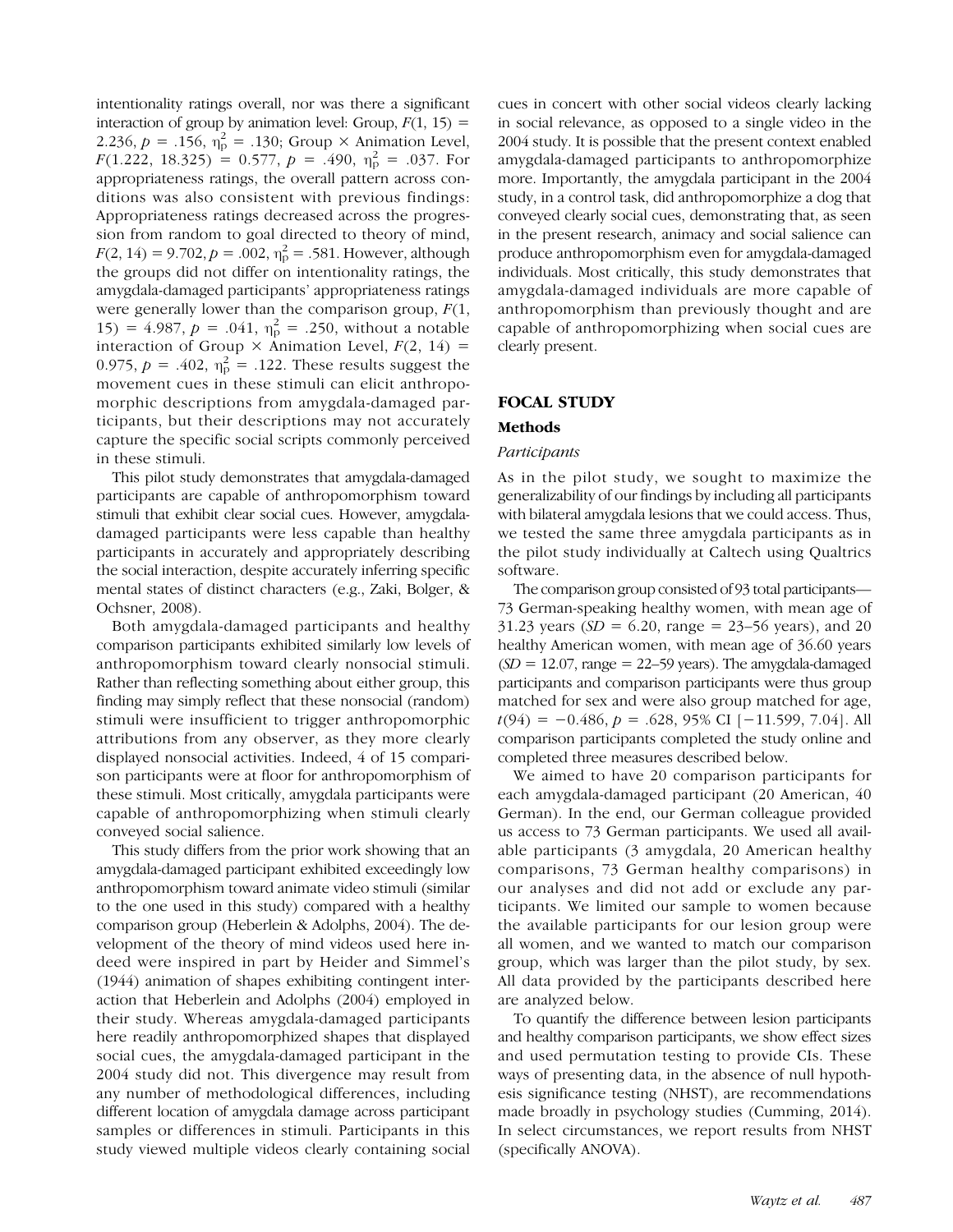## **Materials**

Individual differences in anthropomorphism questionnaire Participants completed the Individual Differences in Anthropomorphism Questionnaire (IDAQ; Waytz, Cacioppo, et al., 2010), a 30-item questionnaire that asks participants to indicate the extent to which technological entities (e.g., a television), natural entities (e.g., a mountain), and nonhuman animals (e.g., a cow) possess mental states (e.g., consciousness, emotions, intentions, free will, a mind of its own;  $0 = not$  at all,  $10 = very \, much$ ). The 15 items that assess mental state attribution were summed to comprise the anthropomorphism subscale, and three subscale scores were calculated by summing five questions specific to each category ( $\alpha$  = .82 for technology,  $\alpha$  = .80 for animals,  $\alpha$  = .85 for nature). Fifteen additional items asked about the extent to which each item possesses a nonmental trait related to appearance or external behavior (e.g., active, lethargic, useful, good-looking, durable). These items were summed to constitute the nonanthropomorphism subscale, and three subscale scores were calculated by summing five questions specific to each category (α = .26 for technology, α = .37 for animals, α = .50 for nature). In the initial validation of the IDAQ, Waytz, Cacioppo, et al. (2010, pp. 221, 228) note that nonanthropomorphic items "are included to dissociate anthropomorphism from dispositional attribution more generally and to ensure that differences in anthropomorphism do not merely reflect differences in scale use…these items were developed simply to measure a diffuse set of nonanthropomorphic attributions rather than a single coherent construct." This is also why nonanthropomorphism composites for the IDAQ and for the stimuli described below have lower reliabilities than the anthropomorphism composites, which comprise items meant to represent a unified construct.

Dogs and robot videos Participants viewed two videos, one of two dogs and one of a mechanical robot that contained a computer screen and that moved on two wheels. In the dogs video, a smaller dog moves more variably and a larger dog moves more slowly and predictably—previous research has validated that these dogs vary on predictability (Epley et al., 2008), and they are described below as the unpredictable dog and predictable dog. After viewing each video, participants rated the extent to which each dog and the robot (described in the instructions as a "gadget") had mental states indicative of anthropomorphism: "a mind of its own," "free will," "consciousness," and the extent to which each stimulus "experienced emotions." These items were averaged to comprise an anthropomorphism score for each stimulus ( $\alpha s = .83$  for both dogs,  $\alpha = .89$  for the gadget). Participants also completed three items unrelated to anthropomorphism: the extent to which each stimulus was useful, durable, and good-looking—these items were

averaged to comprise a nonanthropomorphism score for each stimulus ( $\alpha$  = .70 for the unpredictable dog,  $\alpha$  = .71 for the predictable dog,  $\alpha$  = .59 for the gadget). All items were rated on a 7-point (1 = *not at all*,  $7 = \text{very}$ ) much) scale.

Predictable and unpredictable gadgets task Participants read descriptions of four technological gadgets: Clocky (a wheeled alarm clock that "runs away" so that you must get up to turn it off), CleverCharger (a battery charger designed to prevent overcharging), Pure Air (an air purifier for people with allergies or respiratory problems), and Pillow Mate (a torso-shaped pillow that can be programmed to give a "hug"). Participants evaluated each gadget described in both ways—as operating predictably or as operating unpredictably (previous research validated these descriptions as evoking predictability or unpredictability; Waytz, Morewedge, et al., 2010). After reading each description, participants answered a question about the extent to which they could control the gadget (not analyzed here) and completed five anthropomorphic mental-state ratings: the extent to which the gadget had "a mind of its own," had "intentions," had "free will," had "consciousness," and "experienced emotions." These items were averaged for all gadgets across each description type (predictable or unpredictable) to comprise an anthropomorphism score for each one (both  $\alpha s = .95$ ). Participants also completed three items unrelated to anthropomorphism: the extent to which each device was attractive, efficient, and strong these items were averaged for all gadgets across each description type (predictable or unpredictable) to comprise a nonanthropomorphism score for each one ( $\alpha$  = .88 for unpredictable gadgets,  $\alpha$  = .85 for predictable gadgets). All items were rated on a 7-point  $(1 = not at$  $all, 7 = very \, much$ ) scale. Participants also completed short personality measures on loneliness, personal control, and familiarity with various stimuli for which we did not calculate scores or analyze because they did not pertain to the research question.

#### Procedure

Administration order of anthropomorphism measures was randomized across participants. For the German participants, all text was translated into German.

To control for differences in comparison group distributions for the two nationalities, we calculated  $z$  scores for each amygdala participant's ratings relative to the culture-specific comparison group and for each comparison participant relative to the mean and standard deviation of all other comparison in that group.

We compared the lesion participants and comparison participants in two ways. First, we estimated how the three lesion participants would compare with three people randomly drawn from the general population. For each rating, we built a bootstrap population estimate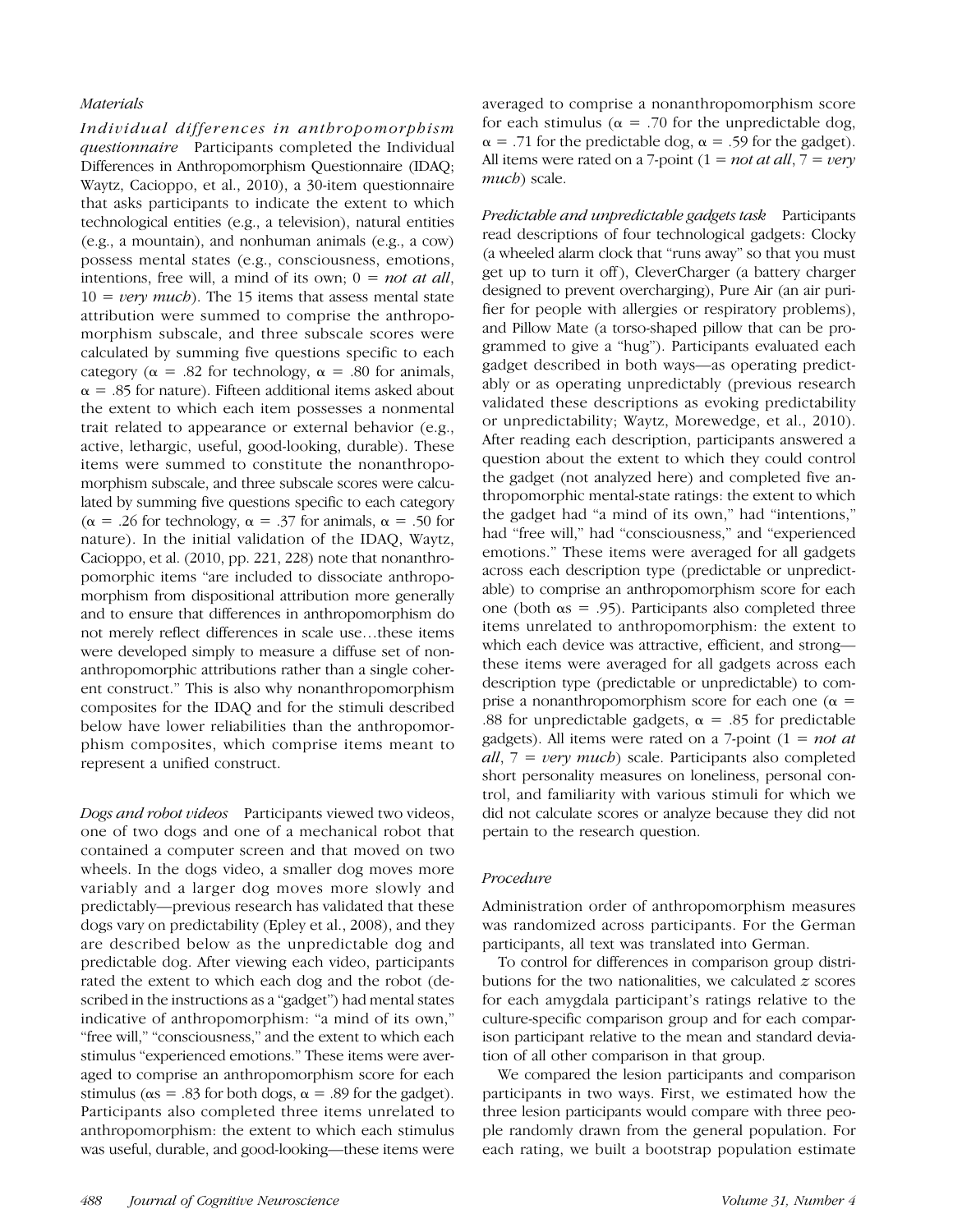Figure 3. Distribution of IDAQ scores from bootstrap samples (green = anthropomorphism; blue = nonanthropomorphism), with scores at the lower and upper bound of the 95% CI shown by black dotted lines. Scores of individual amygdaladamaged participants are overlaid on top. \*No overlap of CIs.



from 100,000 randomly selected (with replacement) groups of three comparison participants. For each measure of interest, the amygdala-damaged participants' scores were compared with the bootstrap-sampled distribution. Second, we compared CIs for each group (amygdala participants and original/nonbootstrapped comparison group) and reported the difference between each amygdala participant's score and the original comparison group mean (as a fraction of comparison group standard deviation).

#### Results and Discussion

Because of the small sample size among amygdaladamaged participants, we first consider variables that yielded clearly consistent results across all three amygdaladamaged participants. We will then comment on what we can learn from their pattern of results within each measure. We present results for anthropomorphism first and nonanthropomorphism second.

## Anthropomorphism Ratings

Anthropomorphism ratings on all three tasks provided evidence that in general amygdala-damaged participants

anthropomorphize stimuli with low social salience (inanimate technology-based stimuli, except the set of unpredictable gadgets that are known to trigger social attributions) to a lesser degree than the comparison group. This is evident when contrasting participants' ratings with the bootstrapped comparison distribution, as well as when contrasting with the original comparison group means. All three amygdala-damaged participants' anthropomorphism ratings were below the mean of the bootstrapped comparison distribution for technology (Figure 3), robots (Figure 4), and predictable gadgets (Figure 5). Table 1 reports differences between each participant's ratings and comparison group mean, along with CIs for both groups. To interpret the figures and table correctly, please note that Table 1 reports CIs from the actual comparison group whereas Figures 3–5 show distributions (and 95% CIs) for the bootstrapped comparison group.

Compared with the comparison group mean rating for technology ( $M = 0.0388$ ,  $SD = 1.153$ ), A. P.'s ratings were 0.42 SD lower and ratings for both A. M. and B. G. were 0.54 SD lower. The amygdala lesion and comparison group averages were moderately distinct  $(d = .50)$ , with nonoverlapping 95% CIs [−0.153, 0.329] for comparison participants and [−0.578, −0.442] for amygdala participants.

Figure 4. Distribution of dogs and robot scores from bootstrap samples (green = anthropomorphism; blue = nonanthropomorphism), with scores at the lower and upper bound of the 95% CI shown by black dotted lines. Scores of individual amygdala-damaged participants are overlaid on top. Predictable = predictable dog; Unpredict. = unpredictable dog. \*No overlap of CIs.

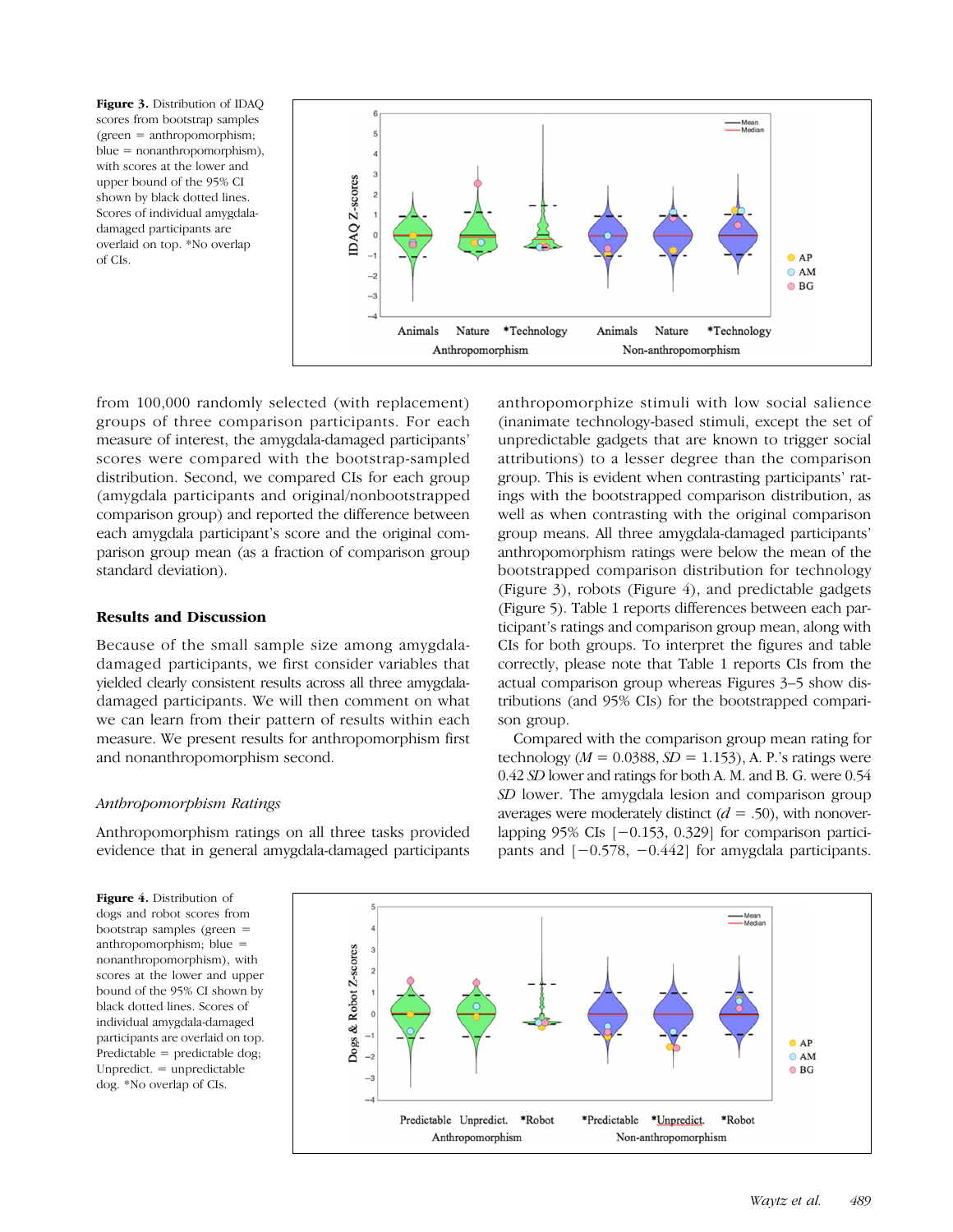Figure 5. Distribution of predictable and unpredictable gadget scores from bootstrap samples (green = anthropomorphism; blue = nonanthropomorphism), with scores at the lower and upper bound of the 95% CI shown by black dotted lines. Scores of individual amygdala-damaged participants are overlaid on top. \*No overlap of CIs.



Compared with the bootstrap-sampled distribution, only 17.50% of the bootstrap comparison group had mean anthropomorphism ratings of technology below the mean of the amygdala participants.

Compared with the comparison group mean rating for robots ( $M = 0.032$ ,  $SD = 1.114$ ), A. P.'s ratings were 0.55 SD lower and ratings for both A. M. and B. G. were 0.37 SD lower. The amygdala participant and comparison group averages were moderately distinct  $(d = .43)$ , with nonoverlapping 95% CIs [−0.150, 0.316] for comparison participants and [−0.583, −0.379] for amygdala participants. Compared with the bootstrap-sampled distribution, only 17.67% of the bootstrap comparison group had mean anthropomorphism ratings of robots below the mean of the amygdala participants.

Compared with the comparison group mean rating for predictable gadgets ( $M = 0.030$ ,  $SD = 1.086$ ), A. P.'s ratings were 0.56 SD lower and ratings for both A. M. and B. G. were 0.53 SD lower. The amygdala participant and comparison group averages were moderately distinct  $(d = .54)$ , with nonoverlapping 95% CIs  $[-0.162, 0.290]$ for comparison participants and [−0.584, −0.545] for amygdala participants. Compared with the bootstrapsampled distribution, only 8.2% of the bootstrap comparison group had mean anthropomorphism ratings of predictable gadgets below the mean of the amygdala participants.

For all other variables (IDAQ ratings of animals and nature, both dogs, and the unpredictable gadgets), the amygdala-damaged participants' anthropomorphism ratings varied across the mean point of the comparison group and the CIs were overlapping across groups (Table 1). Thus, these results are not discussed here.

## Nonanthropomorphism Ratings

On nonanthropomorphism ratings, the amygdaladamaged participants gave consistently higher ratings to technology (Figure 3) and robots (Figure 4) and consistently lower ratings to both predictable and unpredictable dogs (Figure 4) compared with the bootstrapped comparison distribution. For all other variables, the amygdaladamaged participants' nonanthropomorphism ratings varied across the mean point of the comparison group and the CIs were overlapping across groups (Table 1). As with anthropomorphism ratings that overlapped across groups, these results are not discussed here.

Collapsing over comparison participants, associations between anthropomorphism and nonanthropomorphism ratings ranged from nonsignificantly correlated,  $r(91)$  = .189,  $p = .07$  (for the robot), to moderately strongly correlated,  $r(91) = .53$ ,  $p < .001$  (for the unpredictable gadgets), with an average correlation size of .38 (including amygdala participants reveals the same pattern of results with an average correlation size of .37). Thus, anthropomorphism and nonanthropomorphism appear moderately positively associated (but not redundant), and in no cases were anthropomorphism and nonanthropomorphism negatively correlated. This finding is consistent with previous work demonstrating that nonanthropomorphic attribution is independent from anthropomorphic attribution (Waytz, Cacioppo, et al., 2010).

In the amygdala-damaged group, anthropomorphism and nonanthropomorphism scores on the IDAQ were not significantly correlated (with  $df = 1$ , animals  $r =$ .043, nature  $r = .374$ , technology  $r = .521$ ). Although also not significant, anthropomorphism and nonanthropomorphism ratings were negatively correlated on the predictable and unpredictable dogs  $(r = -0.383, r =$  $-0.256$ ) and robot ( $r = -0.654$ , again with  $df = 1$ ). Finally, the correlation of anthropomorphism and nonanthropomorphism ratings for unpredictable gadgets was positive but nonsignificant ( $r = .561$ ), but there was a strong negative correlation for predictable gadgets,  $r(1) = -1.00, p < .001.$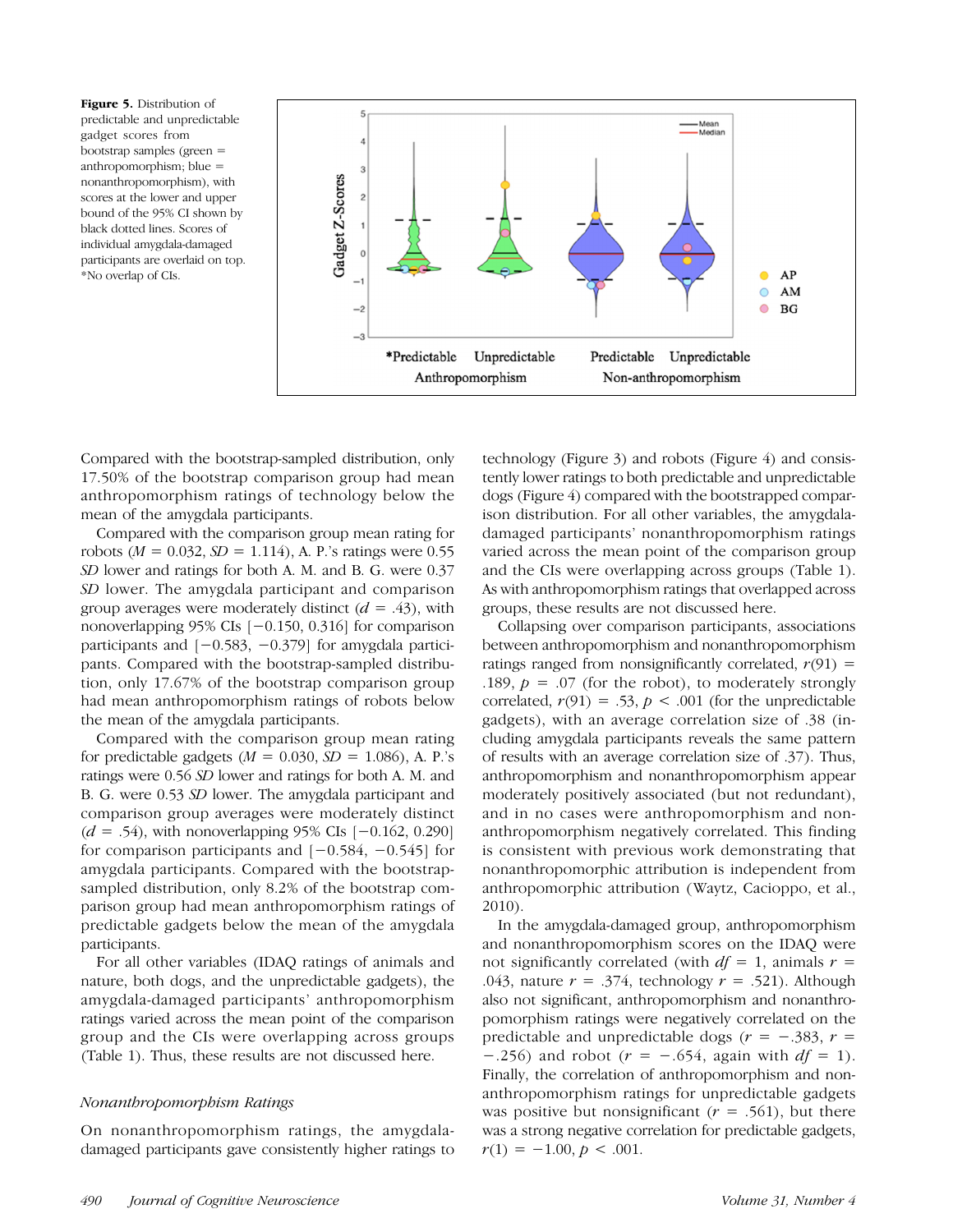|                                  | Bootstrapped Comparison<br>Samples with Mean above | 95% CI (Z scores) |       |          |          | Fraction of SD Different<br>from Comparison Mean |                 |         |
|----------------------------------|----------------------------------------------------|-------------------|-------|----------|----------|--------------------------------------------------|-----------------|---------|
|                                  | Amygdala Participants (%)                          | Comparisons       |       | Amygdala |          | A. P.                                            | $A\!\!$ $M\!\!$ | B. G.   |
| Anthropomorphism Ratings         |                                                    |                   |       |          |          |                                                  |                 |         |
| <b>IDAQ</b>                      |                                                    |                   |       |          |          |                                                  |                 |         |
| Animals                          | 66.06                                              | $-0.227$          | 0.197 | $-0.553$ | $-0.046$ | $-0.01$                                          | $-0.10$         | $-0.52$ |
| Nature                           | 16.49                                              | $-0.176$          | 0.254 | $-0.350$ | 2.576    | $-0.35$                                          | $-0.34$         | 2.43    |
| Technology <sup>a</sup>          | 82.50                                              | $-0.153$          | 0.329 | $-0.578$ | $-0.442$ | $-0.42$                                          | $-0.54$         | $-0.54$ |
| Dogs and robot                   |                                                    |                   |       |          |          |                                                  |                 |         |
| Predictable dog                  | 35.87                                              | $-0.239$          | 0.188 | $-0.787$ | 1.555    | 0.00                                             | $-0.74$         | 1.49    |
| Unpredictable dog                | 16.46                                              | $-0.224$          | 0.195 | 0.048    | 1.469    | $-0.11$                                          | 0.38            | 1.43    |
| Robot <sup>a</sup>               | 82.33                                              | $-0.150$          | 0.316 | $-0.583$ | $-0.379$ | $-0.55$                                          | $-0.37$         | $-0.37$ |
| Gadgets                          |                                                    |                   |       |          |          |                                                  |                 |         |
| Predictable gadgets <sup>a</sup> | 91.80                                              | $-0.162$          | 0.290 | $-0.584$ | $-0.545$ | $-0.56$                                          | $-0.53$         | $-0.53$ |
| Unpredictable gadgets            | 12.51                                              | $-0.161$          | 0.295 | $-0.187$ | 2.455    | 2.22                                             | $-0.61$         | 0.63    |
| Nonanthropomorphism Ratings      |                                                    |                   |       |          |          |                                                  |                 |         |
| <b>IDAQ</b>                      |                                                    |                   |       |          |          |                                                  |                 |         |
| Animals                          | 80.05                                              | $-0.217$          | 0.202 | $-0.817$ | $-0.006$ | $-0.88$                                          | 0.00            | $-0.61$ |
| Nature                           | 24.11                                              | $-0.216$          | 0.205 | $-0.741$ | 1.046    | $-0.71$                                          | 1.10            | 0.83    |
| Technology <sup>b</sup>          | 5.82                                               | $-0.198$          | 0.221 | 0.501    | 1.223    | 1.18                                             | 1.16            | 0.48    |
| Dogs and robot                   |                                                    |                   |       |          |          |                                                  |                 |         |
| Predictable dog <sup>a</sup>     | 91.72                                              | $-0.202$          | 0.219 | $-1.040$ | $-0.570$ | $-1.00$                                          | $-0.55$         | $-0.80$ |
| Unpredictable dog <sup>a</sup>   | 98.56                                              | $-0.207$          | 0.212 | $-1.541$ | $-0.799$ | $-1.46$                                          | $-0.77$         | $-1.50$ |
| Robot <sup>b</sup>               | 18.58                                              | $-0.200$          | 0.221 | 0.275    | 0.678    | 0.68                                             | 0.60            | 0.26    |
| Gadgets                          |                                                    |                   |       |          |          |                                                  |                 |         |
| Predictable gadgets              | 68.28                                              | $-0.198$          | 0.229 | $-1.129$ | 1.368    | 1.29                                             | $-1.08$         | $-1.08$ |
| Unpredictable gadgets            | 69.68                                              | $-0.195$          | 0.226 | $-0.986$ | 0.059    | $-0.24$                                          | $-0.95$         | 0.20    |

|  | Table 1. Comparison of Anthropomorphism Ratings from Amygdala Participants and Comparison Sample |  |  |  |  |  |
|--|--------------------------------------------------------------------------------------------------|--|--|--|--|--|
|  |                                                                                                  |  |  |  |  |  |

<sup>a</sup>Amygdala group below comparison group with no overlap of CIs.

<sup>b</sup>Amygdala group above comparison group with no overlap of CIs.

For most stimuli, the relationship between anthropomorphism and nonanthropomorphism ratings was similar in amygdala-damaged participants and comparison participants, with two exceptions; 2 (Group: healthy comparison vs. amygdala participants)  $\times$  2 (Attribution: anthropomorphic vs. nonanthropomorphic) ANOVAs conducted with each stimulus revealed significant interaction effects for IDAQ technology,  $F(1,$ 94) = 3.793,  $p = .044$ ,  $\eta_p^2 = .042$ , and the unpredictable  $\log F(1, 94) = 8.756, p = .004, \eta_p^2 = .085$ . Both are cases where amygdala-damaged participants score lower than healthy comparison participants on anthropomorphic ratings and higher on nonanthropomorphic ratings. This finding raises the possibility that social and nonsocial attribution operate in somewhat of a zero-sum fashion for these individuals on these particular stimuli, such that when an entity lacks social relevance (such as technology) people become more attuned to alternate features such as its efficiency or appearance. However, we hesitate to speculate too much on this finding because it does not emerge for all stimuli (and may be a function of our stimuli), but it is worth exploring in future research.

Response patterns within the IDAQ and dogs and robot tasks indicate both comparison participants and amygdala-damaged participants anthropomorphize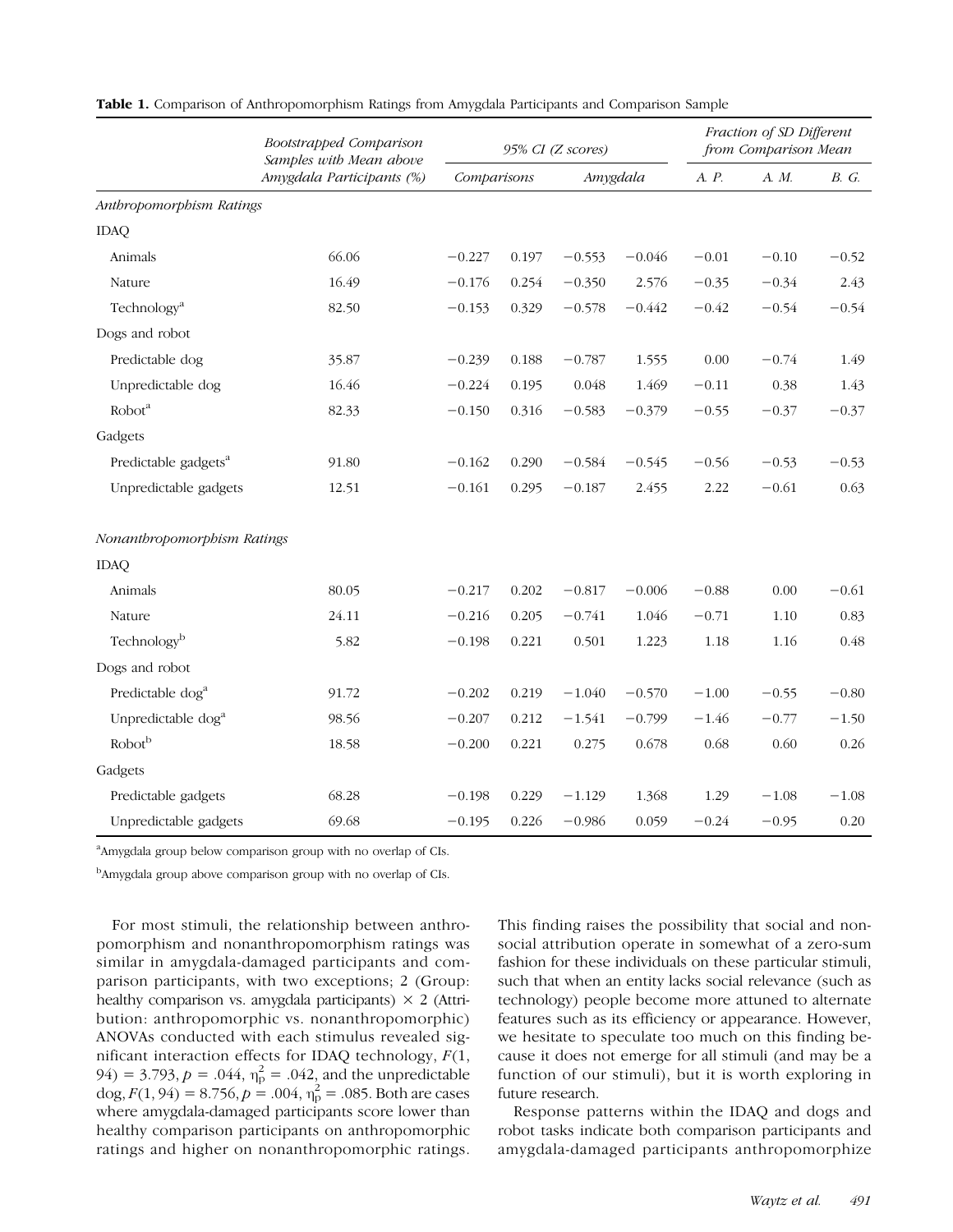inanimate entities (technology) to a lesser degree than animate entities (animals). This was true of both comparison groups (German and American) separately. Although amygdala-damaged participants appear to anthropomorphize inanimate entities to an even lesser degree than comparison participants, Gadgets task results suggest that cues to animacy—in this case, unpredictability—may markedly increase their anthropomorphism of technology. These findings support our interpretation that animacy is a primary trigger for anthropomorphism and are consistent with other work linking animacy to mind attribution (Wheatley, Weinberg, Looser, Moran, & Hajcak, 2011; Looser & Wheatley, 2010).

Finally, although both the comparison participants and amygdala-damaged participants distinguish between animals and technology by anthropomorphizing the former more than the latter, this pattern does not emerge for nonanthropomorphic attribution. These findings suggest that amygdala-damaged participants' distinction between animate and inanimate entities for anthropomorphism is specific to this type of social attribution and does not apply to nonsocial attribution more generally.

# GENERAL DISCUSSION

This study argues that damage to the basolateral amygdala diminishes mental state attribution toward nonhuman entities, but only when these entities lack explicit social cues. Our findings thus provide substantial improvements and further insight over prior neuroscience studies on anthropomorphizing: We include three neurological participants (unlike the single one in Heberlein & Adolphs, 2004), who have specific damage to only a set of subnuclei within the amygdala (thought to subserve spontaneous attentional functions) and use a much more comprehensive set of stimuli and tasks to better specify how the amygdala contributes to anthropomorphism. The pilot study showed equivalent levels of anthropomorphism between amygdala-damaged participants and comparison participants across stimuli but critically showed that amygdala participants anthropomorphized stimuli with explicit social cues to a greater degree than stimuli lacking these cues.

Central to our research question, we measured anthropomorphism and nonanthropomorphic attribution toward a variety of stimuli, for both amygdala-damaged participants and healthy comparison participants. The focal study showed that amygdala-damaged participants appear to anthropomorphize animate, living entities such as animals and natural life forms to an equivalent and, in some cases, greater degree than do the comparison participants. Yet, amygdala-damaged participants did not tend to anthropomorphize inanimate entities such as technology.

This novel dissociation supports the interpretation that there are multiple routes to anthropomorphizing. One

route depends on attention triggered by explicit social cues, such as an entity's animate movement, and this processing component does not depend on the basolateral amygdala. A second route depends on attention triggered by other cues that are not explicitly social but that can become associated with social meaning; this second processing component requires the basolateral amygdala. Our findings thus utilized the dissociation afforded by basolateral amygdala damage to reveal two distinct processing components to anthropomorphizing.

The present findings may seem surprising in light of prior work that has demonstrated impaired processing of social stimuli such as faces in participants with amygdala damage—yet, these were in fact the class of stimuli producing the most normal responses from our participants with amygdala lesions. We argue that these data suggest a revision to the widely held view that the amygdala is disproportionately important for social perception. That view is not so much wrong as insufficiently detailed, since it conflates the multiple processes that typically contribute to social perception: The amygdala is critical only for some of these and not others. Specifically, processes that can be triggered by overt, explicit social cues do not require the amygdala, whereas those that depend on learned associations of cues with semantic or contextual social knowledge do. Examples of the former would be explicitly social stimuli, which are anthropomorphized relatively normally in our amygdala participants. Prior studies in such participants have similarly shown that processes like conscious detection of fear faces (Tsuchiya, Moradi, Felsen, Yamazaki, & Adolphs, 2009) or change detection of people and animals (Wang, Tsuchiya, New, Hurlemann, & Adolphs, 2015) are normal. By contrast, examples of the latter class of processes would be anthropomorphizing an air purifier, which offers no explicit social cues and the social attributes of which must instead be inferred entirely from semantic knowledge. This class of stimuli is anthropomorphized less by our amygdala participants compared with healthy participants. Prior studies are also consistent with this finding, when reinterpreted according to our hypothesis. The well-known deficits in recognizing emotions (Adolphs, Gosselin, et al., 2005; Adolphs, Tranel, & Baron-Cohen, 2002; Adolphs et al., 1999) and other social information (Adolphs, Tranel, & Damasio, 1998) from faces in participants with amygdala lesions depend on judgments that require considerable and nuanced semantic knowledge retrieved from relatively impoverished cues (e.g., the degree of each emotion the person shown in the stimulus might feel or how trustworthy somebody might be judged just from static photos of their face with no other information provided) and disappear when additional explicit disambiguating social cues are present (e.g., body postures). Another study found that participants with amygdala lesions were impaired in their aesthetic judgments for completely nonsocial and abstract visual stimuli (Adolphs & Tranel, 1999), bearing similarity to the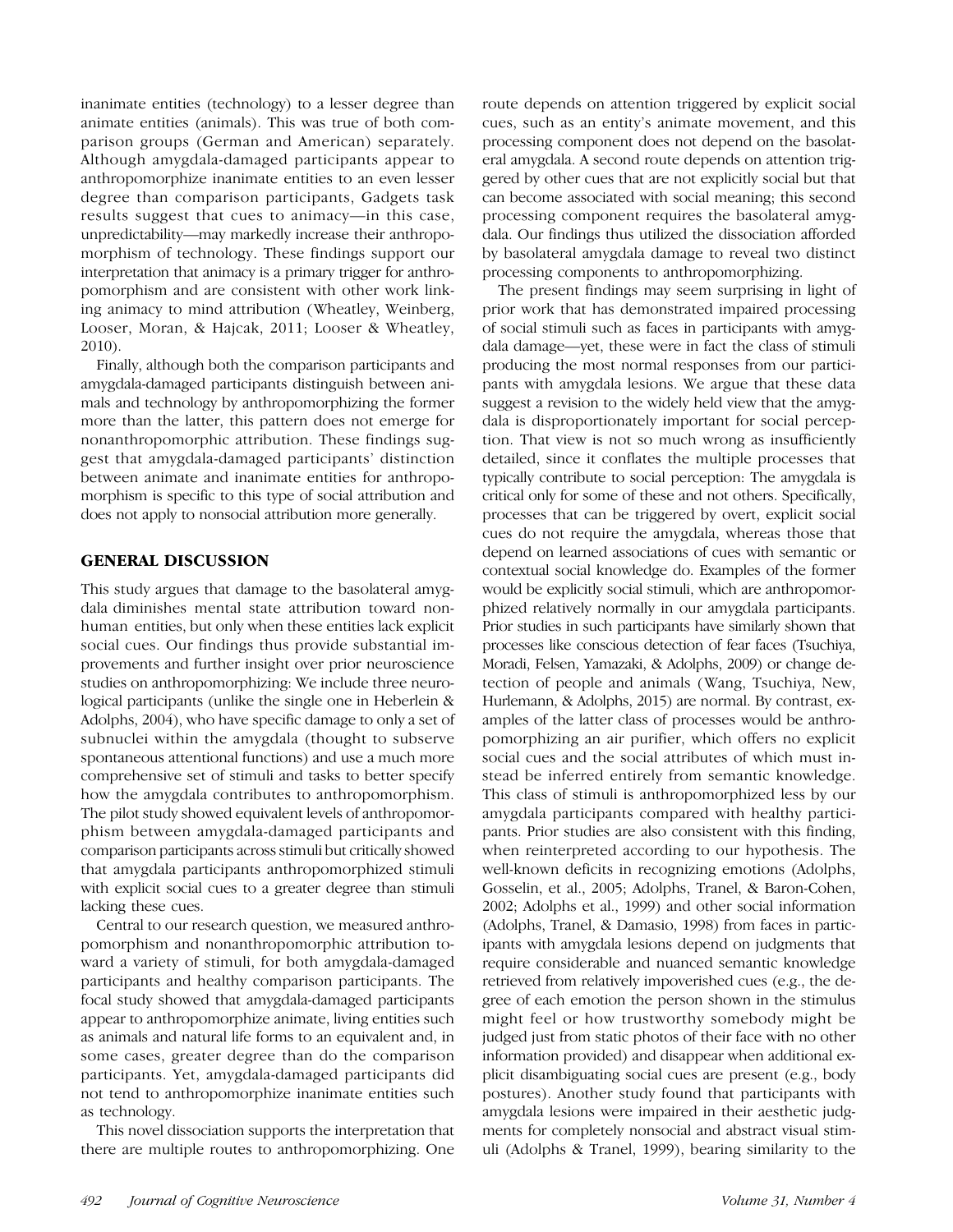present deficit for nonsocial stimuli like an air purifier: In both cases, it is the retrieval of learned associations with these stimuli that appears to depend on the amygdala.

Perhaps the most congruent prior study (conducted in the exact same three individuals with amygdala lesions) is one by Harrison, Hurlemann, and Adolphs (2015), which found that these participants' judgments of others' approachability were the most abnormal when they looked at pictures of people whose faces had been erased; that study concluded that the amygdala's role must extend beyond stimulus-triggered processing. Consistent with our interpretation in the present article, this work supports the view that the basolateral amygdala is not necessary for triggering social inferences in response to explicit social cues but rather for triggering social inferences when social cues are absent or ambiguous, and the inferences instead have to be guided by context, semantic knowledge, and reasoning. Indeed, the distinction that our finding supports may have even broader application. For instance, amygdala lesions impair aspects of emotional memory, but here again it seems to be the more semantically and abstract components of a memory ("gist") rather than its concrete features ("details") that is impaired (Adolphs, Buchanan, & Tranel, 2005).

## Limitations of the Present Work

Our findings are strongly constrained by the participants available. In the case of the participants with amygdala lesions, we have only three, and there are substantial differences between them, making it difficult to generalize conclusions about the consequences of amygdala damage. For instance, one was American, and the other two were German; education and age differed (college or not; 27 vs. 36 years). Even for the two German twins, prior studies have shown discordant brain activations to social stimuli (Becker et al., 2012). In addition, another limitation of the current sample is that two of the three amygdala-damaged participants are identical twins (and are thus genetically identical, with highly similar childhood experiences) and thus are not fully independent observations. Future studies corroborating the present conclusions will likely need to come from different types of studies, such as fMRI studies examining amygdala activation in healthy individuals where larger sample sizes are possible.

A second limitation concerns the dependency of responses on the tasks on context and culture. Future studies should include large-sample (e.g., online) studies that explicitly examine the effects of age, sex, and aspects of cultural background to help further understand the sensitivity of anthropomorphizing to such possibly confounding factors.

Finally, it is important to reiterate the logic of human lesion studies. Our findings cannot demonstrate that the amygdala directly causes anthropomorphizing; they only show that the process can be disrupted in the absence of

the amygdala. This leaves open the exact causal contribution that the amygdala makes in healthy individuals. It is also critical to remember that all patients had amygdala lesions that are disproportionate to the basolateral amygdala and that this damage was sustained developmentally. These facts leave open the possibility that other components of the amygdala might play additional, or different, functional roles in anthropomorphizing, and they leave open the possibility that acute amygdala lesions could produce substantially more severe impairments in anthropomorphizing since they would preclude possible compensation due to plasticity and reorganization throughout the lives of our participants.

# Relationship to Other Studies

Expanding on an initial finding by Heberlein and Adolphs (2004) using one focal stimulus and one amygdaladamaged participant, our study suggests that the relationship between amygdala function and anthropomorphism is more nuanced. Our fundamental interpretation that basolateral amygdala damage reveals two distinct processing components to anthropomorphizing is supported by additional studies on the basolateral amygdala using electrophysiology or fMRI. One recent study showed that single neurons recorded from the human basolateral amygdala encode information based on holistic processing and experience, such as the identity of a person, but not information based on single social features, such as the direction of eye gaze (Mormann et al., 2015). Relatedly, as we noted above, other work found individuals with lesions to the basolateral amygdala to have normal visual attention to explicitly social stimuli (pictures of people) in visual search (Wang, Xu, et al., 2014). Both of these studies argue that the long-recognized role of the basolateral amygdala in attention is more nuanced than previously thought: It appears to be based not on lowlevel visual cues but rather on high-level information. This reinterpretation was strengthened in another recent finding that found neurons recorded in the human basolateral amygdala in fact respond not merely to the features in faces that make them show a particular emotion (happiness and fear in that study) but rather to the subjective judgment that the participant makes about those faces (even when they mistake a fear face for a happy face, for instance; Wang, Tudusciuc, et al., 2014). Like this study, these existing studies of the amygdala argue for a role in processing associations between stimuli and their social meaning.

One additional study is particularly important, given that it used the same individuals with basolateral amygdala lesions that we used in our present study. Participants were asked to engage in theory of mind tasks while undergoing functional neuroimaging (Spunt et al., 2015). Not only were the amygdala participants able to perform the tasks, but they activated an entirely normal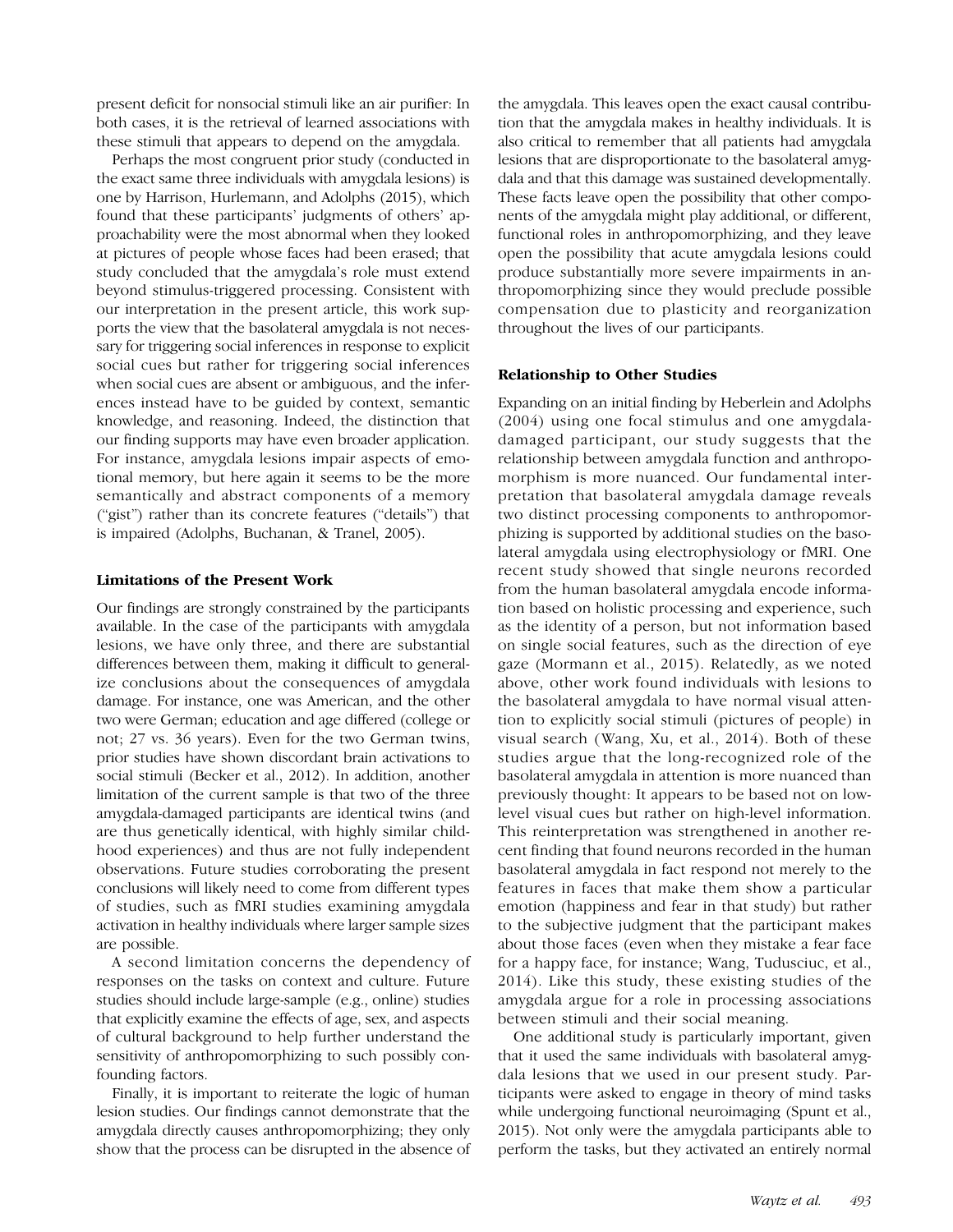cortical network that is normally activated when people engaged in theory of mind. This study corroborates the finding that social attribution in an explicit task does not require the amygdala and is consistent with the finding here that participants with amygdala lesions are able to make explicit social attributions and have normal social knowledge.

Another notable finding from our present study that relates to prior work on the amygdala concerns the amygdala-damaged participants' evaluations of technology we found. The only case in which some amygdaladamaged participants anthropomorphized technology to a greater degree than healthy comparison participants was when evaluating technology that operated unpredictably—a condition that makes gadgets appear more human-like (Waytz, Morewedge, et al., 2010; Epley et al., 2007). This additional finding may also be related to other work showing that the amygdala is particularly sensitive to encoding the unpredictability of stimuli and presumably engaging attentional processes as a consequence (Herry et al., 2007; Whalen, 1999).

The present research differs from prior work on amygdala damage and anthropomorphism not only in using a richer set stimuli but also in using only explicit questions about anthropomorphism in the focal study rather than measuring spontaneous anthropomorphism alone (Heberlein & Adolphs, 2004). Use of explicit questions may have prompted participants to consider anthropomorphic features. However, this would only increase the chance of false-negative findings (i.e., prompting more anthropomorphism than participants would naturally produce) and if anything would reduce the chance for false positives. Indeed, for stimuli lacking social salience, even explicit prompting did not encourage anthropomorphism in our amygdala participants in the focal study. The pilot study, which measured spontaneous anthropomorphism alone, mimicked this pattern of results.

Another critical difference between this study and prior work was our inclusion of specific nonanthropomorphic measures to provide an important dissociation from the anthropomorphic measures. As seen with comparison participants, amygdala-damaged participants' ratings of anthropomorphic characteristics (items pertaining to mental states) overall showed a different pattern of attribution from nonanthropomorphic characteristics (items pertaining to behavior or appearance). Thus, for these participants, anthropomorphism appears to be dissociable from trait attribution more generally.

#### **Conclusions**

In summary, basolateral amygdala damage reduces anthropomorphic attribution toward purely nonsocial stimuli but does not alter anthropomorphism toward nonhuman stimuli with social cues. Thus, socially relevant stimuli that act or look humanlike, or that prompt

a motivation for social sense-making, evoke anthropomorphism and mental state reasoning for people with amygdala damage. However, when evaluating stimuli that do not possess socially relevant features, people with amygdala damage may not anthropomorphize, suggesting they require more explicit contextual cues to engage the process. This result is consistent with the work showing that amygdala damage does not compromise performance on an explicit false-belief reasoning task, which prompts individuals to consider the mind of another person (Spunt et al., 2015), as well as work in monkeys with bilateral amygdala lesions suggesting that the basic repertoire of social behavior is intact even though context does not elicit it spontaneously (Amaral et al., 2003). These findings support the view that the amygdala is not essential for anthropomorphism per se but rather that it is essential for engaging in anthropomorphism as a function of the goal relevance and social salience provided by a particular context or instruction.

Beyond merely providing insight into amygdala function, these findings suggest a critical distinction between two processing components of social cognition. The first, which appears compromised as a result of basolateral amygdala damage, is the rapid and immediate detection of a stimulus' social relevance, when contextual cues are limited. The second, which is not compromised by amygdala damage, is the attribution of social—in the present research, mental—characteristics when the stimulus is unambiguously (explicitly) social or when there are sufficient context cues to elicit a social interpretation. Here, anthropomorphism emerges even for participants with amygdala lesions, but at a higher threshold than what is normally seen, suggesting that many forms of anthropomorphism are not automatic but rather rely on explicit knowledge that a stimulus should be considered social. The attribution of mental states to a stimulus merely requires the possession of social knowledge (i.e., general knowledge about mental state capacities), and this does not depend on the amygdala. But attentional and motivational processes need to be engaged first to trigger the retrieval of such social knowledge, and this is what is impaired in our amygdala participants.

#### Acknowledgments

German comparison participants were recruited by Tania Singer. R. H. was supported by the German Research Foundation (DFG) BE 5465/2-1 and HU 1302/4-1. R. A. and L. K. P. were supported by a Conte Center from NIMH (P50MH094258).

Reprint requests should be sent to Adam Waytz, Kellogg School of Management, Northwestern University, 2211 Campus Dr 5175, Evanston, IL 60208, or via e-mail: a-waytz@kellogg.northwestern. edu.

#### Notes

1. Although we describe the processes of social cuetriggered anthropomorphism triggered and semantic-driven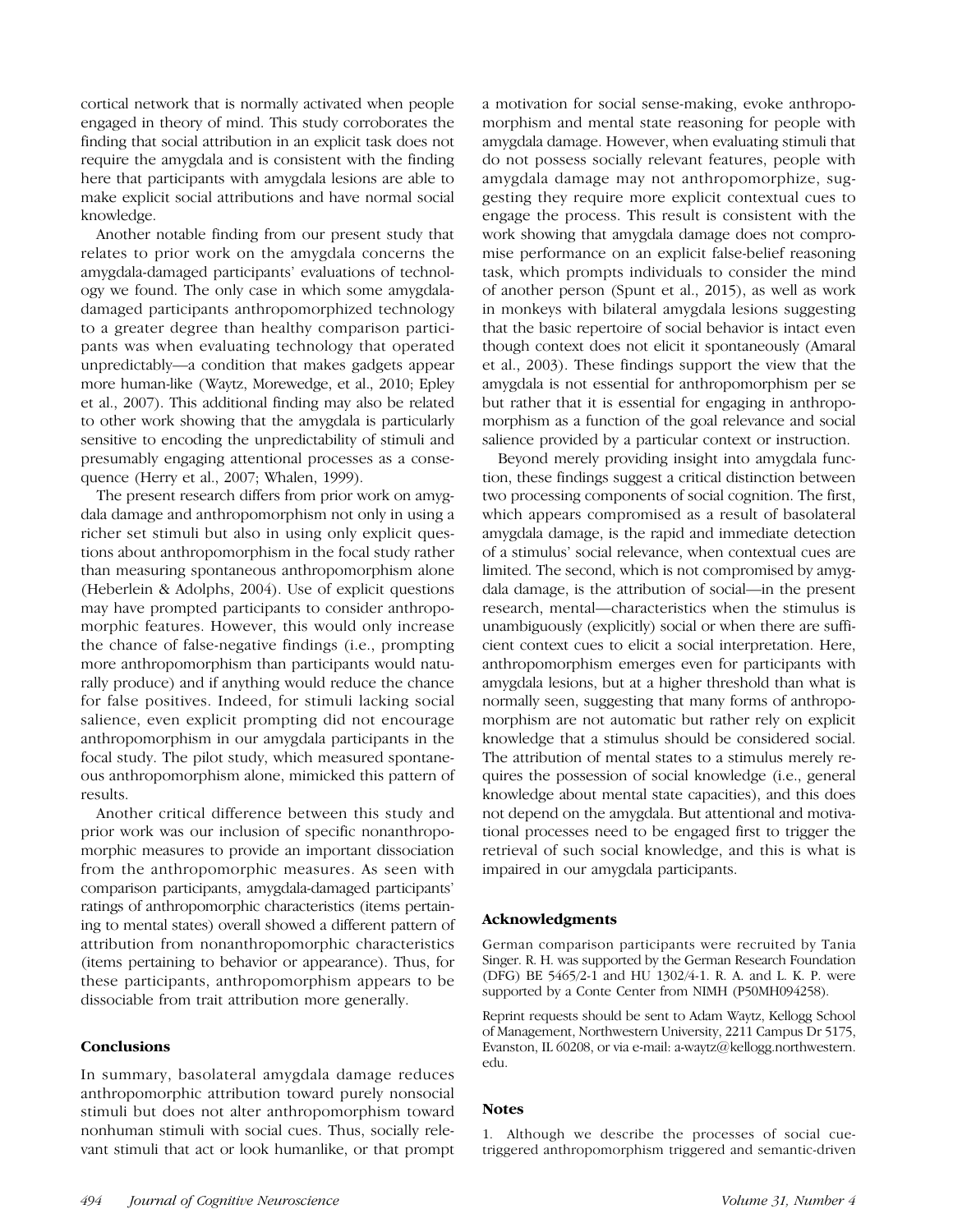anthropomorphism as separate, we speculate that these processes operate on a spectrum. For example, anthropomorphizing an animal that looks and acts like a human (e.g., a chimpanzee) likely relies more on social cues and less on semantic knowledge, whereas anthropomorphizing a computer that is inanimate and lacks observable humanlike features likely relies more on semantic knowledge because it elicits fewer social cues. In this way, the distinction between these two processes represents a standard distinction in cognition between bottom–up (social cue-triggered) versus top–down (semantic-driven) processing, simply applied to anthropomorphism.

2. We believe this sex imbalance between comparison groups is unlikely to affect results given evidence suggesting that anthropomorphism does not differ by sex per se (Saxton, Mackey, McCarty, & Neave, 2016; Severson & Lemm, 2016).

## REFERENCES

- Abell, F., Happe, F., & Frith, U. (2000). Do triangles play tricks? Attribution of mental states to animated shapes in normal and abnormal development. Cognitive Development, 15, 1–16.
- Adolphs, R. (2010). What does the amygdala contribute to social cognition? Annals of the New York Academy of Sciences, 1191, 42–61.
- Adolphs, R., Buchanan, T. W., & Tranel, D. (2005). Amygdala damage impairs memory for gist but not details of complex stimuli. Nature Neuroscience, 8, 512–519.
- Adolphs, R., Gosselin, F., Buchanan, T., Tranel, D., Schyns, P., & Damasio, A. (2005). A mechanism for impaired fear recognition after amygdala damage. Nature, 433, 68–72.
- Adolphs, R., & Tranel, D. (1999). Preferences for visual stimuli following amygdala damage. Journal of Cognitive Neuroscience, 11, 610–616.
- Adolphs, R., Tranel, D., & Baron-Cohen, S. (2002). Amygdala damage impairs recognition of social emotions from facial expressions. Journal of Cognitive Neuroscience, 14, 1264–1274.
- Adolphs, R., Tranel, D., & Damasio, A. R. (1998). The human amygdala in social judgment. Nature, 393, 470–474.
- Adolphs, R., Tranel, D., Hamann, S., Young, A., Calder, A., Anderson, A., et al. (1999). Recognition of facial emotion in nine subjects with bilateral amygdala damage. Neuropsychologia, 37, 1111–1117.
- Amaral, D., Capitanio, J., Jourdain, M., Mason, W., Mendoza, S., & Prather, M. (2003). The amygdala: Is it an essential component of the neural network for social cognition? Neuropsychologia, 41, 235–240.
- Amaral, D., Price, J., Pitkanen, A., Carmichael, S., & Aggleton, J. (1992). Anatomical organization of the primate amygdaloid complex. In The amygdala: Neurobiological aspects of emotion, memory, and mental dysfunction (pp. 1-66).
- Barrett, J. L., & Keil, F. C. (1996). Conceptualizing a nonnatural entity: Anthropomorphism in God concepts. Cognitive Psychology, 31, 219–247.

Becker, B., Mihov, Y., Scheele, D., Kendrick, K. M., Feinstein, J. S., Matusch, A., et al. (2012). Fear processing and social networking in the absence of a functional amygdala. Biological Psychiatry, 72, 70–77.

Caporael, L. R. (1986). Anthropomorphism and mechanomorphism: Two faces of the human machine. Computers in Human Behavior, 2, 215–234.

Caporael, L. R., & Heyes, C. (1997). Why anthropomorphize? Folk psychology and other stories. In R. W. Mitchell, N. S. Thompson, & H. L. Miles (Eds.), Anthropomorphism,

anecdotes, and animals (pp. 59–73). Albany, NY: State University of New York Press.

- Carey, S. (1985). Conceptual change in childhood. Cambridge, MA: MIT Press.
- Castelli, F., Frith, C., Happé, F., & Frith, U. (2002). Autism, Asperger syndrome and brain mechanisms for the attribution of mental states to animated shapes. Brain, 125, 1839–1849.
- Castelli, F., Happé, F., Frith, U., & Frith, C. (2000). Movement and mind: A functional imaging study of perception and interpretation of complex intentional movement patterns. Neuroimage, 12, 314–325.
- Chaminade, T., Rosset, D., Da Fonseca, D., Hodgins, J. K., & Deruelle, C. (2015). Anthropomorphic bias found in typically developing children is not found in children with autistic spectrum disorder. Autism, 19, 248–251.
- Cumming, G. (2014). The new statistics. Psychological Science, 25, 7–29.
- Cunningham, W. A., & Brosch, T. (2012). Motivational salience amygdala tuning from traits, needs, values, and goals. Current Directions in Psychological Science, 21, 54–59.
- DiSalvo, C. F., Gemperle, F., Forlizzi, J., & Kiesler, S. (2002). All robots are not created equal: The design and perception of humanoid robot heads. Paper presented at the 4th Conference on Designing Interactive Systems: Processes, Practices, Methods, and Techniques.
- Eddy, T. J., Gallup, G. G., & Povinelli, D. J. (1993). Attribution of cognitive states to animals: Anthropomorphism in comparative perspective. Journal of Social Issues, 49, 87–101.
- Epley, N., Waytz, A., Akalis, S., & Cacioppo, J. T. (2008). When we need a human: Motivational determinants of anthropomorphism. Social Cognition, 26, 143–155.
- Epley, N., Waytz, A., & Cacioppo, J. T. (2007). On seeing human: A three-factor theory of anthropomorphism. Psychological Review, 114, 864–886.
- Frees, J., & Amaral, D. G. (2005). The organization of projections from the amygdala to visual cortical areas TE and V1 in the macaque monkey. The Journal of Comparative Neurology, 486, 295–317.
- Gergely, G., Nadasdy, Z., Csibra, G., & Biro, S. (1995). Taking the intentional stance at 12 months of age. Cognition, 56, 165–193.
- Gray, H. M., Gray, K., & Wegner, D. M. (2007). Dimensions of mind perception. Science, 315, 619.
- Gray, K., Jenkins, A. C., Heberlein, A. S., & Wegner, D. M. (2011). Distortions of mind perception in psychopathology. Proceedings of the National Academy of Sciences, U.S.A., 108, 477–479.
- Guthrie, S. E. (1997). Anthropomorphism: A definition and a theory. In R. W. Mitchell, N. S. Thompson, & H. L. Miles (Eds.), Anthropomorphism, anecdotes, and animals (pp. 50–58). Albany: State University of New York Press.
- Harrison, L. A., Hurlemann, R., & Adolphs, R. (2015). An enhanced default approach bias following amygdala lesions in humans. Psychological Science, 26, 1543–1555.
- Heberlein, A., & Adolphs, R. (2004). Impaired spontaneous anthropomorphizing despite intact social knowledge and perception. Proceedings of the National Academy of Sciences, U.S.A., 101, 7487–7491.
- Heider, F., & Simmel, M. (1944). An experimental study of apparent behavior. American Journal of Psychology, 57, 243–259.
- Herrmann, P., Waxman, S. R., & Medin, D. L. (2010). Anthropocentrism is not the first step in children's reasoning about the natural world. Proceedings of the National Academy of Sciences, U.S.A., 107, 9979–9984.
- Herry, C., Bach, D. R., Esposito, F., Di Salle, F., Perrig, W. J., Scheffler, K., et al. (2007). Processing of temporal